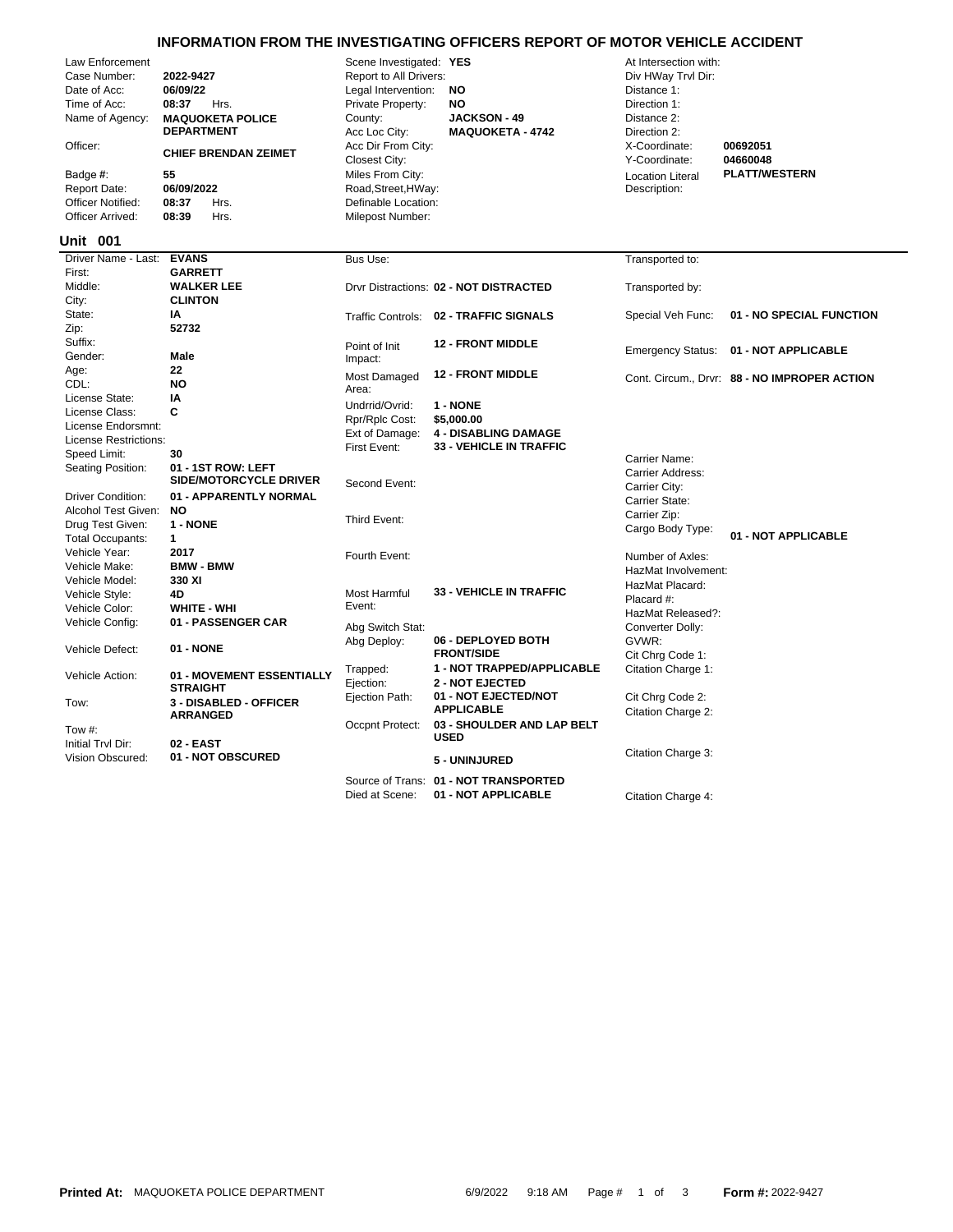## **002 Unit**

| UIIIL<br><u>vuz</u>     |                               |                     |                                        |                          |                                               |
|-------------------------|-------------------------------|---------------------|----------------------------------------|--------------------------|-----------------------------------------------|
| Driver Name - Last:     | <b>CHARLIER</b>               | <b>Bus Use:</b>     |                                        | Transported to:          |                                               |
| First:                  | <b>JAMIE</b>                  |                     |                                        |                          |                                               |
| Middle:                 | <b>LEA</b>                    |                     | Drvr Distractions: 02 - NOT DISTRACTED | Transported by:          |                                               |
| City:                   | <b>CEDAR RAPIDS</b>           |                     |                                        |                          |                                               |
| State:                  | IA                            |                     | Traffic Controls: 02 - TRAFFIC SIGNALS | Special Veh Func:        | 01 - NO SPECIAL FUNCTION                      |
| Zip:                    | 52402                         |                     |                                        |                          |                                               |
| Suffix:                 |                               | Point of Init       | 02 - FRONT PASSENGER SIDE              |                          | 01 - NOT APPLICABLE                           |
| Gender:                 | Female                        | Impact:             |                                        | <b>Emergency Status:</b> |                                               |
| Age:                    | 44                            | Most Damaged        | 02 - FRONT PASSENGER SIDE              |                          | Cont. Circum., Drvr: 42 - FTYROW: MAKING LEFT |
| CDL:                    | <b>NO</b>                     | Area:               |                                        |                          | <b>TURN</b>                                   |
| License State:          | ΙA                            | Undrrid/Ovrid:      | 1 - NONE                               |                          |                                               |
| License Class:          | C                             | Rpr/Rplc Cost:      | \$4,000.00                             |                          |                                               |
| License Endorsmnt:      |                               | Ext of Damage:      | <b>4 - DISABLING DAMAGE</b>            |                          |                                               |
| License Restrictions: B |                               | First Event:        | <b>33 - VEHICLE IN TRAFFIC</b>         |                          |                                               |
| Speed Limit:            | 30                            |                     |                                        | Carrier Name:            |                                               |
| Seating Position:       | 01 - 1ST ROW: LEFT            |                     |                                        | Carrier Address:         |                                               |
|                         | <b>SIDE/MOTORCYCLE DRIVER</b> | Second Event:       |                                        | Carrier City:            |                                               |
| Driver Condition:       | 01 - APPARENTLY NORMAL        |                     |                                        | Carrier State:           |                                               |
| Alcohol Test Given:     | <b>NO</b>                     | Third Event:        |                                        | Carrier Zip:             |                                               |
| Drug Test Given:        | 1 - NONE                      |                     |                                        | Cargo Body Type:         |                                               |
| <b>Total Occupants:</b> | $\mathbf{1}$                  |                     |                                        |                          | 01 - NOT APPLICABLE                           |
| Vehicle Year:           | 2015                          | Fourth Event:       |                                        | Number of Axles:         |                                               |
| Vehicle Make:           | <b>HONDA - HOND</b>           |                     |                                        | HazMat Involvement:      |                                               |
| Vehicle Model:          | <b>PILOT EXL</b>              |                     |                                        | HazMat Placard:          |                                               |
| Vehicle Style:          | 4D                            | <b>Most Harmful</b> | <b>33 - VEHICLE IN TRAFFIC</b>         | Placard #:               |                                               |
| Vehicle Color:          | <b>RED-RED</b>                | Event:              |                                        | HazMat Released?:        |                                               |
| Vehicle Config:         | 03 - SPORT UTILITY VEHICLE    | Abg Switch Stat:    |                                        | Converter Dolly:         |                                               |
|                         |                               | Abg Deploy:         | 06 - DEPLOYED BOTH                     | GVWR:                    |                                               |
| Vehicle Defect:         | 01 - NONE                     |                     | <b>FRONT/SIDE</b>                      | Cit Chrg Code 1:         | 321.320                                       |
|                         |                               | Trapped:            | 1 - NOT TRAPPED/APPLICABLE             | Citation Charge 1:       | <b>FAIL TO YIELD UPON LEFT</b>                |
| Vehicle Action:         | 02 - TURNING LEFT             | Ejection:           | <b>2 - NOT EJECTED</b>                 |                          | <b>TURN</b>                                   |
| Tow:                    | 3 - DISABLED - OFFICER        | Ejection Path:      | 01 - NOT EJECTED/NOT                   | Cit Chrg Code 2:         |                                               |
|                         | <b>ARRANGED</b>               |                     | <b>APPLICABLE</b>                      | Citation Charge 2:       |                                               |
| Tow #:                  |                               | Occpnt Protect:     | 03 - SHOULDER AND LAP BELT             |                          |                                               |
| Initial Trvl Dir:       | 03 - SOUTH                    |                     | <b>USED</b>                            |                          |                                               |
| Vision Obscured:        | 01 - NOT OBSCURED             |                     |                                        | Citation Charge 3:       |                                               |
|                         |                               |                     | 5 - UNINJURED                          |                          |                                               |
|                         |                               | Source of Trans:    | 01 - NOT TRANSPORTED                   |                          |                                               |
|                         |                               | Died at Scene:      | 01 - NOT APPLICABLE                    | Citation Charge 4:       |                                               |
|                         |                               |                     |                                        |                          |                                               |

## **Accident Environment**

| First Harmful Event Loc:   | 01 - ON ROADWAY                | <b>Roadway Characteristics</b> |                                                     |
|----------------------------|--------------------------------|--------------------------------|-----------------------------------------------------|
| Manner of Crash/Collision: | 05 - BROADSIDE (FRONT TO SIDE) | Environment:                   | 01 - NONE APPARENT                                  |
| Light Conditions:          | <b>1 - DAYLIGHT</b>            | Roadway:                       | 01 - NONE APPARENT                                  |
| <b>Weather Conditions:</b> | 02 - CLOUDY                    |                                |                                                     |
|                            |                                | Type of Road Junc/Feat:        | <b>12 - FOUR-WAY INTERSECTION</b>                   |
| Surface Conditions:        | $01 - DRY$                     |                                |                                                     |
|                            |                                | FRA No.:                       |                                                     |
|                            |                                | Horizontal Alignment:          |                                                     |
| Workzone Related:          | <b>NO</b>                      | Vertical Alignment:            |                                                     |
| Activity:                  |                                |                                |                                                     |
| Location:                  |                                |                                |                                                     |
| Type:                      |                                |                                | First Harmful Evt of Crash: 33 - VEHICLE IN TRAFFIC |
| <b>Workers Present:</b>    |                                |                                |                                                     |
| Narrative                  |                                |                                |                                                     |
|                            |                                |                                |                                                     |

Unit 1 was eastbound on Platt Street entering. Unit 2 was making a left turn onto Western Ave. Unit 2 failer to yield the right of way causing a collision with Unit 1.